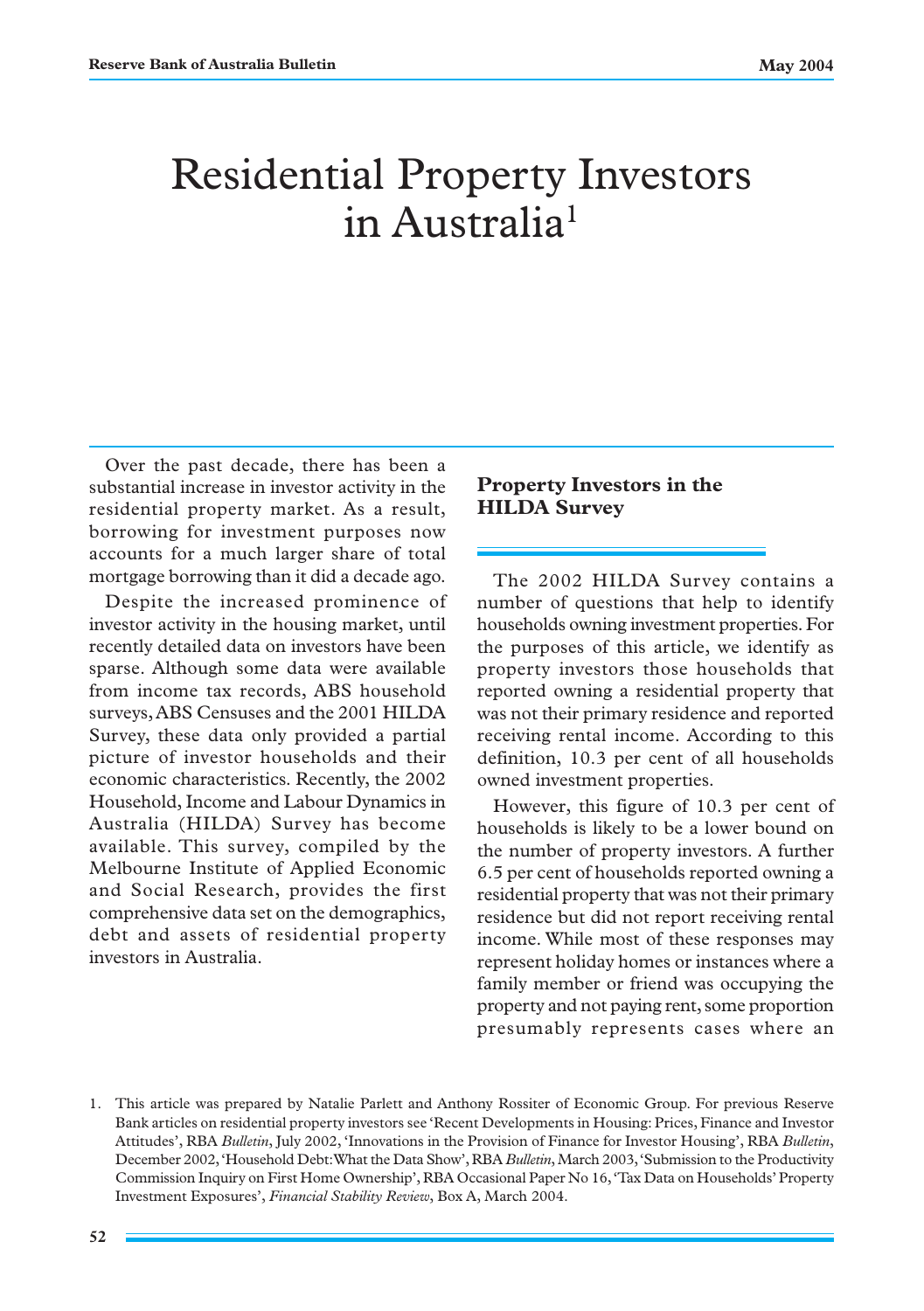investment property was vacant and not yielding income or where the respondent did not answer the question about rental income correctly. In addition, the survey also included some households (around 3 per cent) that reported receiving rental income but did not report owning a second property. Although this group would include households earning income from lodgers or from letting non-residential property, it may also include an additional group of investors in residential property.

Overall, these figures confirm the general view that investment property ownership in Australia is widespread, and is considerably higher than that in other countries, such as the US, Canada or the United Kingdom.2

### **Demographic Characteristics**

Not surprisingly, investor households differ from non-investor households in a number of aspects. The survey revealed that investor households tended to be somewhat older than the rest of the population (Graph 1). The median age of the reference person in investor households was around four years older than for non-investors, largely reflecting a greater concentration of households in the 35 to 64 age groups, especially those aged between 45 and 54. The bunching of investors in the working-age segment of the population would be consistent with tax considerations being one of the motivations for owning investment property.

Investor households across all age groups tended to have higher incomes than their noninvestor counterparts (Graph 2). In line with this, 71 per cent of investors were in the top two household income quintiles and the propensity to own an investment property increased at higher incomes, with households in the highest quintile being almost three times more likely to own an investment property

#### **Graph 1**



than households in the middle quintile (Graph 3). Associated with their higher income, investor households were much more likely to be working than their non-investor counterparts, and especially to be self-employed.

Not surprisingly, investor households were also wealthier than non-investor households, partly because higher wealth *reflects* property ownership (Graph 2). More than half of all investor households were in the quintile with the highest net wealth, while only 2 per cent were in the least wealthy quintile (Graph 3).

A conventional view of property ownership is that households tend to purchase their own home before buying an investment property. The HILDA Survey provides some support for this view, with 85 per cent of investor households also owning their own home, considerably more than the 68 per cent of home owners in the general population. Still, at 15 per cent, a surprisingly large share of investors were households who rented, but owned a residential property which they did not normally reside in. The latter group tended to be younger than those investors who also owned their own home: the median age of renter investors was 39 years, versus 49 years for owner-occupier investors.

<sup>2.</sup> For more details on data available for investment property ownership in other countries, see 'Submission to the Productivity Commission Inquiry on First Home Ownership', RBA Occasional Paper No 16.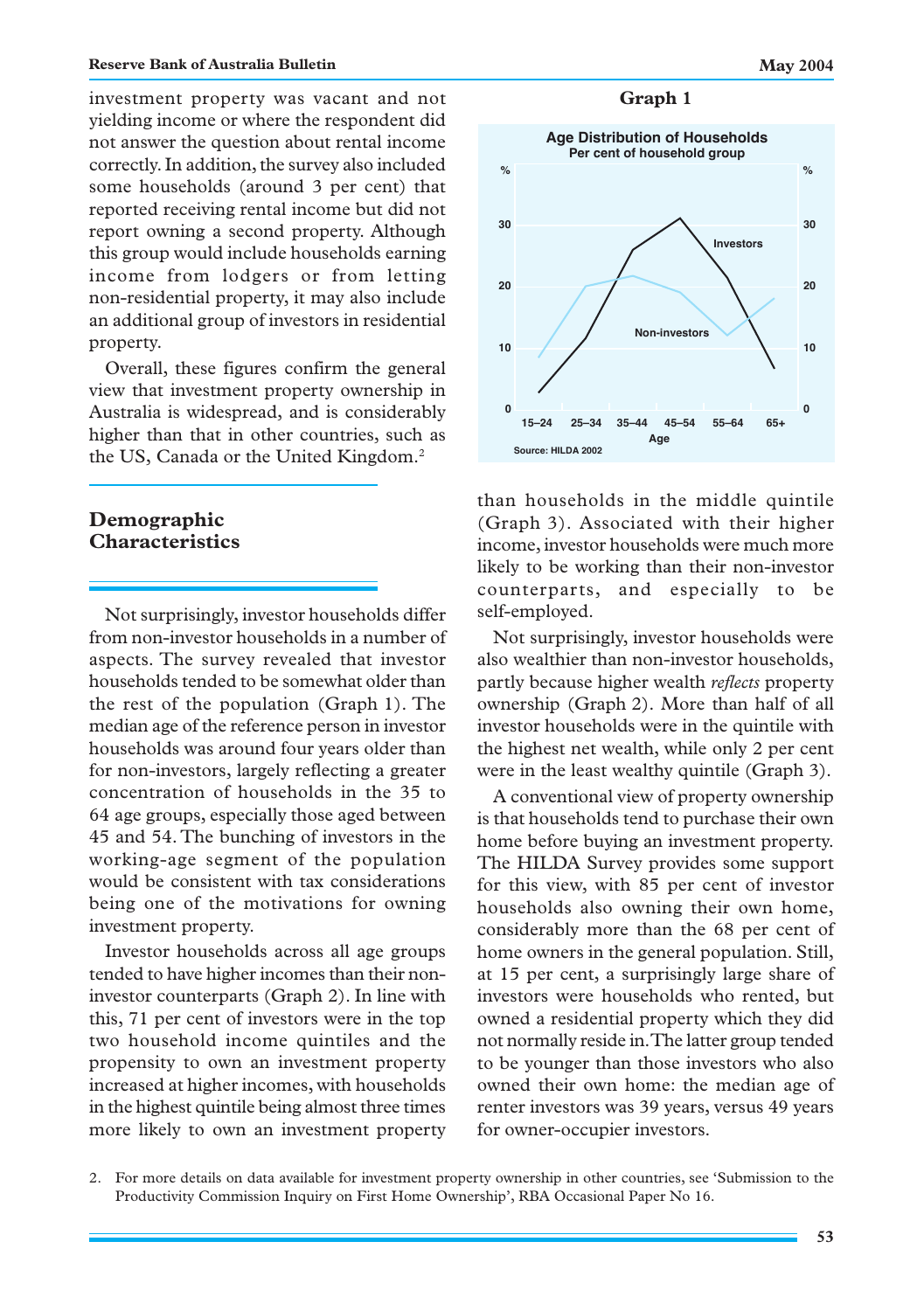#### **Graph 2**



# **Investor Property Gearing**

The HILDA Survey also provided details on assets and debt associated with residential property ownership. The median value of investment property assets reported was \$250 000, the same as the median value for all owner-occupied homes (Table 1). For

# **Graph 3**



owner-occupier investors, the typical value of the own home was higher, at \$310 000, in line with the finding that investors tended to be wealthier than non-investors.

Previous snapshots of Australian investors have suggested that many investment properties are geared. The HILDA Survey confirmed this, with 55 per cent of those households owning an investment property also owing debt on that property. However, this figure may understate the true proportion

| Table 1: Property Investors in the HILDA Survey                                                                                                                                                                                                                                                 |                                         |                                                |                                         |  |  |  |  |
|-------------------------------------------------------------------------------------------------------------------------------------------------------------------------------------------------------------------------------------------------------------------------------------------------|-----------------------------------------|------------------------------------------------|-----------------------------------------|--|--|--|--|
| <b>Property assets and debt</b>                                                                                                                                                                                                                                                                 | All investor<br>households              | Owner-occupier<br>investors                    | All owner-<br>occupiers                 |  |  |  |  |
| Median value of investment<br>properties $(\$'000)$<br>Median value of own home $(\$'000)$<br>Proportion of households<br>having debt (per cent)<br>- on second property<br>$-$ on own home<br>Gearing of properties with<br>type of debt (per cent)<br>- on second property<br>$-$ on own home | 250.0<br>na<br>55.3<br>na<br>51.9<br>na | 250.0<br>310.0<br>50.1<br>54.1<br>51.0<br>44.0 | na<br>250.0<br>na<br>50.4<br>na<br>40.0 |  |  |  |  |
| Source: HILDA 2002                                                                                                                                                                                                                                                                              |                                         |                                                |                                         |  |  |  |  |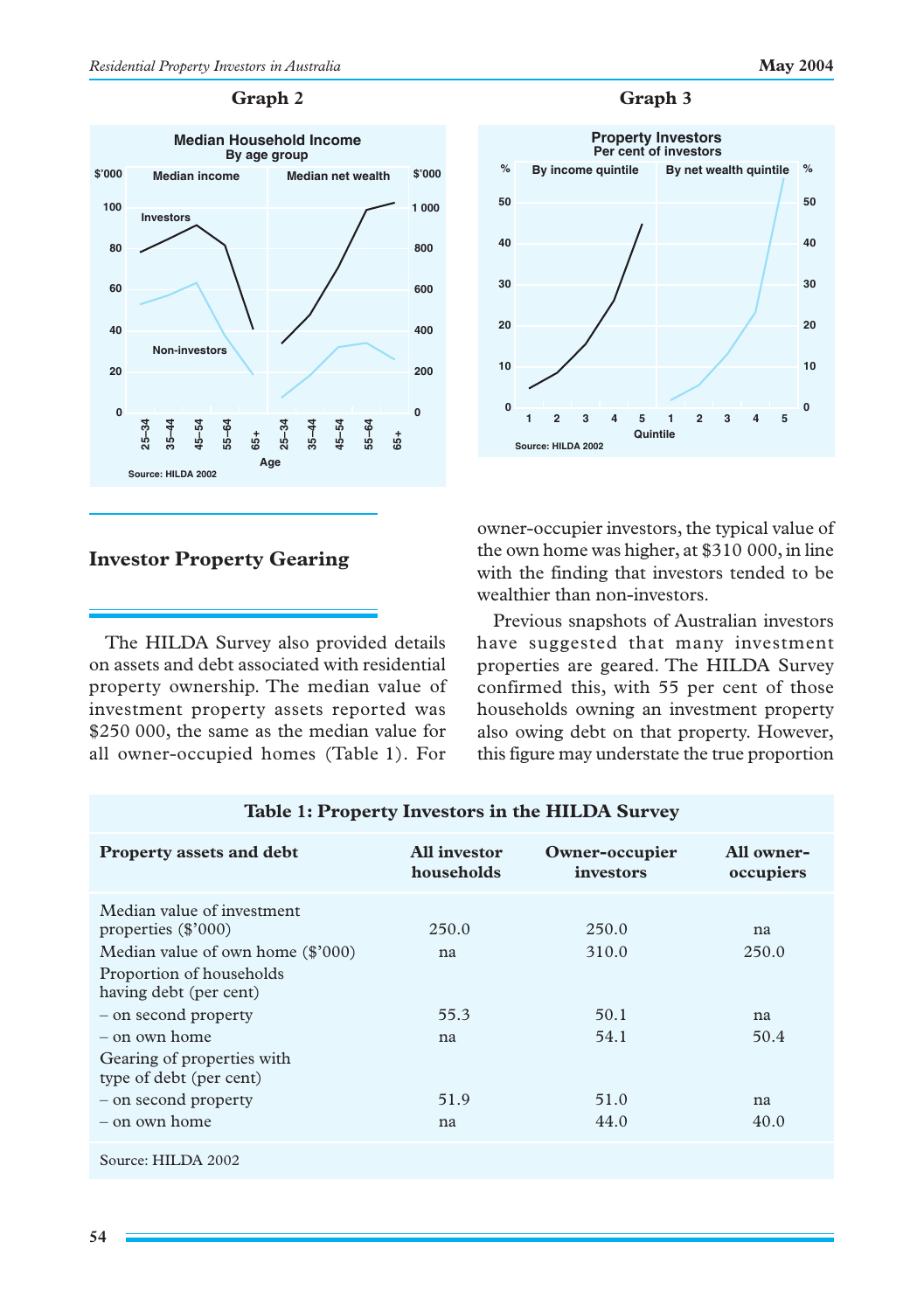of geared investment properties. In particular, it is considerably lower than would be implied by ATO data, since 74 per cent of rental income earners deducted interest payments on their tax returns in 2000/01. This discrepancy is puzzling, but might in part be explained by the different definitions of investors used in the two sources.3

The proportion of investor households with one or more investor property loans was somewhat higher than the proportion of all owner-occupier households with debt on their own home (55 versus 50 per cent). In addition, the median size of an investor property loan (\$120 000) was larger than that of a typical owner-occupier home loan (\$90 000). In fact, the median gearing (the debt-to-asset ratio) on investment properties on which debt was outstanding was, at 52 per cent, markedly higher than the 40 per cent for owneroccupied homes with debt outstanding. This difference would be consistent with the different tax treatment of interest payments on investment, as opposed to owner-occupied, property.

Renter investors were much more likely to have debt on their investment property (85 per cent) than investor households who owned their own home (50 per cent). Moreover, geared investment properties owned by renters typically had somewhat higher debt-to-asset ratios than those owned by owner-occupiers (58 versus 51 per cent).

The median size of investor loans increased with income, but so did the value of investor properties (Graph 4). As a result, the gearing of investor properties did not change much across income quintiles. In addition, investment properties on which debt was outstanding had a somewhat higher median value than those which did not have debt outstanding, possibly because gearing allows investors to purchase higher-valued properties.

**Graph 4**



The likelihood of having debt on investment properties and the level of gearing were clearly associated with age (Table 2). Young investor households were much more likely to gear their investment properties than older investors: more than two-thirds of property investors in the 25–44 year age group used gearing. In addition, among those investors with debt outstanding on investment properties, the typical gearing ratio was higher for younger investors. Young investors were also more likely than older investors to report receiving a negative net income on their property investment: indeed nearly 50 per cent of investors in the 25–44 year age group reported negative or zero net income from letting their property. Interestingly, 26 per cent of residential property investors in this age group were renters. Taken together, these observations, and the fairly sharp contrast between young investors and those at or near retirement age would be consistent with both life-cycle and tax considerations playing a role in decisions about the purchase and financing of residential property as an investment.

<sup>3.</sup> For example, the tax data refer to individuals while the data from HILDA refer to households. Moreover, the tax data also include rental income earned from letting a room in an owner-occupied property.